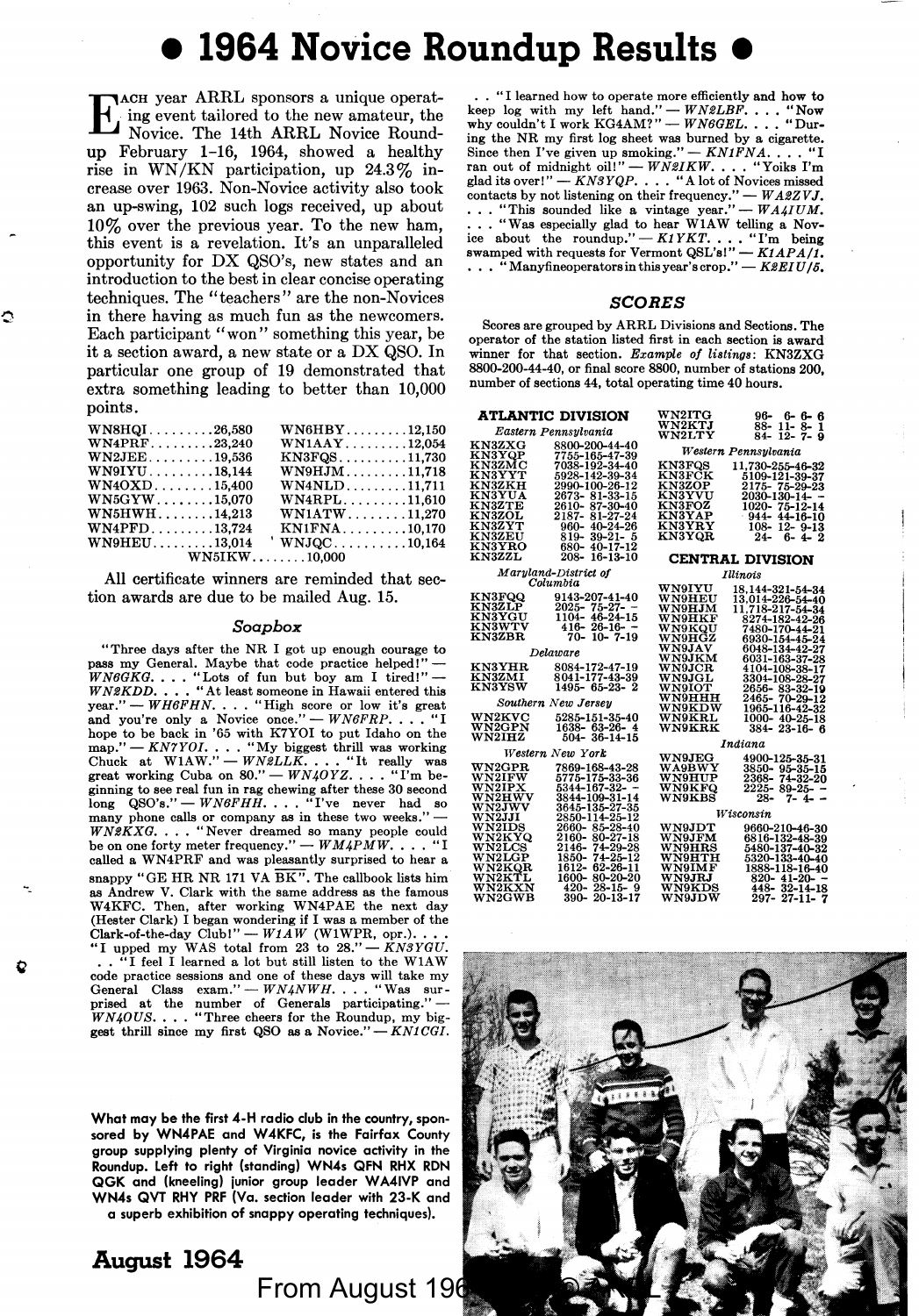| WN9IIF<br>WN9HFO                                                                                                                                  | 252-<br>189-<br>$\frac{21-12}{12-7}$                                                                                                                                                                                                                                                                                                         |                |  |
|---------------------------------------------------------------------------------------------------------------------------------------------------|----------------------------------------------------------------------------------------------------------------------------------------------------------------------------------------------------------------------------------------------------------------------------------------------------------------------------------------------|----------------|--|
| <b>DAKOTA DIVISION</b><br>South Dakota                                                                                                            |                                                                                                                                                                                                                                                                                                                                              |                |  |
| WNØHUF<br>WNØFPR                                                                                                                                  | 3570-102-35-21<br>2275- 65-35-17                                                                                                                                                                                                                                                                                                             |                |  |
| WNØGNO<br>WNØFVL<br>WNØFKO                                                                                                                        | Minnesota<br>3132- 98-29-35<br>2987-103-29-36<br>2400- 80-30-18                                                                                                                                                                                                                                                                              |                |  |
|                                                                                                                                                   | <b>DELTA DIVISON</b><br>Arkansas                                                                                                                                                                                                                                                                                                             |                |  |
| <b>WN5HNN<br/>WN5HGO<br/>WN5HGP<br/>WN5HC</b><br>WN5HS                                                                                            | $\begin{array}{c} 0.0808\text{--}184\text{--}37\text{--} \\ 5616\text{--}117\text{--}48\text{--} \\ 3996\text{--}108\text{--}37\text{--} \\ 1998\text{--}74\text{--}27\text{--}1 \\ 360\text{--}24\text{--}15\text{--} \end{array}$<br>Ţ<br>ġ<br>ı                                                                                           | ファイト・ファイト アーバー |  |
| WN5GVB<br>WN5IFW<br>WN5HOD<br>īob                                                                                                                 | Louisiana<br>$\frac{4428}{3815}$<br>3201-<br>88-41<br>89-35<br>87-33<br>24<br>-18<br>-19<br>Tennessee                                                                                                                                                                                                                                        |                |  |
| WN4OXD<br>WN4PFD<br>WN4NIV                                                                                                                        | $\substack{15,400-260-56-32\\13,724-292-47-39\\1610-70-23-22}$                                                                                                                                                                                                                                                                               |                |  |
|                                                                                                                                                   | <b>GREAT LAKES</b><br>DIVISION                                                                                                                                                                                                                                                                                                               |                |  |
|                                                                                                                                                   | Kentucky                                                                                                                                                                                                                                                                                                                                     |                |  |
|                                                                                                                                                   |                                                                                                                                                                                                                                                                                                                                              |                |  |
| <b>WN4PGA<br/>WN4QOP<br/>WN4RKS<br/>WN4PCO<br/>WN4SIO</b>                                                                                         | 3680-<br>3024-<br>1050-<br>576-<br>207-<br>$\begin{array}{c} 92\text{-}40\text{-}33 \\ 74\text{-}36\text{-}20 \\ 40\text{-}21\text{-}8 \\ 26\text{-}16\text{-}4 \\ 23\text{-}9\text{-}3 \end{array}$                                                                                                                                         |                |  |
|                                                                                                                                                   | Michigan                                                                                                                                                                                                                                                                                                                                     |                |  |
| WASKEL<br>WASKEL<br>WASKEM<br>WASKEM<br>WASKEL<br>WASKEL<br>WASKEL<br>WASKEL<br>WASKEL<br>WASKEL<br>WASKEL<br>WASKEL<br>WASKEL<br>WASKEL          | $\begin{array}{r} \hbar i g a n \\ 6380-125-44-16 \\ 4551-113-37-39 \\ 2584-97-32-27 \\ 1690-65-26-22 \\ 1690-65-26-22 \\ 1311-57-23-26 \\ 119-17-7-28 \\ 84-12-7-28 \\ 84-12-5-51 \\ 55-11-5-11 \\ 90-12-5-51 \\ 50-11-5-11 \\ 90-11-5-11 \\ 90-11 \\ 90-12-5-11 \\ 90-11 \\ 9$<br>64-60-<br>55-55-20-<br>$\cdot$                           |                |  |
|                                                                                                                                                   | Ohio                                                                                                                                                                                                                                                                                                                                         |                |  |
| <b>WASHQI<br/>WASHQI<br/>WASHQQ<br/>WASHQI<br/>WASHAT<br/>WASHAT<br/>WASHIW<br/>WASHIP<br/>WASHIP<br/>WASHIP<br/>WASHIP<br/>WASHIP<br/>WASHIP</b> | $\begin{array}{l} \textit{On} \textit{to}\\ \textit{26.580-433-60-38}\\ 18,645-329-55-38\\ 11,1250-235-45-29\\ 10,16+224-44-39\\ 4200-95-40-18\\ 2927-10+33-37\\ 2370-64-30-7\\ 235-45-17-7\\ 222-38-14-10\\ 286-26-11-10\\ 286-29-14-10\\ 286-29-11\\ 286-29-11\\ 286-$<br>-12<br>-14-10<br>-11-10<br>-2<br>ġ<br>3<br>3<br>3<br>3<br>ğ<br>g |                |  |
| <b>HUDSON DIVISION</b><br>Eastern New York                                                                                                        |                                                                                                                                                                                                                                                                                                                                              |                |  |
| <i>Easter</i><br>WN2GBK<br>WN2IBQ<br>WN2HEY<br>WN2KHQ<br>WN2MHQ<br>WN2IVP<br>WN2HZY<br>WN2JOA                                                     | $\sqrt{ew}$ $2 \text{ or } n$<br>8946-213-42-24<br>6510-210-31-38<br>8136-112-28-<br>2542- 72-31-8<br>403- 31-13-20<br>208- 16-13-4<br>165- 15-11-14<br>2- 4-3-6<br>9- 3-3-1                                                                                                                                                                 |                |  |
| WN2LFL<br>WN2HQW<br>WN2KDT                                                                                                                        | $N, Y, C.-L.$<br>1.<br>$\begin{array}{r} 2.7 - 2.25 - 41.3696 - 132 - 28.2530 - 110 - 23.3696 - 133.3696 \end{array}$<br>$\frac{-27}{-27}$                                                                                                                                                                                                   |                |  |
|                                                                                                                                                   |                                                                                                                                                                                                                                                                                                                                              |                |  |

|                                                                   | 1848<br>57<br>12<br>1250<br>$\overline{25}$                                                                                                                                                                | ΚN                   |
|-------------------------------------------------------------------|------------------------------------------------------------------------------------------------------------------------------------------------------------------------------------------------------------|----------------------|
| <b>WN2JRC<br/>WN2GWC<br/>WN2KXC<br/>WN2KXC</b>                    | ٠ĪŌ<br>63<br>$\frac{9}{10}$<br>7-<br>1-<br>ĭŏ-                                                                                                                                                             | KN<br>KN<br>KN<br>KN |
|                                                                   | Northern New Jersey                                                                                                                                                                                        |                      |
| <b>WN2JEE<br/>WN2JEE</b><br>őι                                    | -48<br>-42<br>40                                                                                                                                                                                           |                      |
| , K<br>٠,<br>BF                                                   | $\begin{array}{r} \n 19,536-392 \\  10,164-227 \\  7936-246 \\  4620-140\n \end{array}$<br>$\frac{38}{28}$<br>$\frac{31}{33}$<br>-140<br>-154<br>4004                                                      | WΙ                   |
| N2JG<br> N2JC<br> N2L1<br> N2K<br> N2K<br> N2K<br> N2K<br>31<br>J | $\frac{5}{2}$<br>$\frac{26}{33}$<br>$\frac{33}{25}$<br>$\frac{12}{30}$<br>-108<br>3894<br>2500<br>$\bar{2}5$<br>$\frac{85}{63}$                                                                            |                      |
| Ñ2I<br>λT<br>т<br>эB                                              | $\overline{25}$<br>1956<br>16<br>1848<br>$\frac{66}{13}$<br>28                                                                                                                                             | ΚŅ                   |
| N2HI<br>N2JJ<br>N2JK<br>N2IK<br>w                                 | $\frac{2}{30}$<br>$\frac{3}{17}$<br>$\frac{1}{2}$<br>$158^{\circ}$<br>1<br>-14<br>-11<br>-17<br>1034<br>94                                                                                                 | WI<br>WI             |
| 21<br>ri<br>FD                                                    | $\frac{765}{234}$<br>45<br>ı<br>6<br>$\frac{23}{17}$<br>39                                                                                                                                                 |                      |
| N2ITY<br>N2LLJ<br>N2KLL<br>N2KLL<br>N2MJA                         | $\frac{3}{2}$<br>5<br>6<br>15-<br>12-<br>5<br>1                                                                                                                                                            |                      |
|                                                                   |                                                                                                                                                                                                            | VI                   |
|                                                                   | <b>MIDWEST DIVISION</b><br>Iowa                                                                                                                                                                            | V)                   |
|                                                                   | $\begin{array}{c} -24 \\ -18 \\ -13 \end{array}$                                                                                                                                                           | F                    |
| <b>WNØHJD<br/>WNØHCK<br/>WNØHYT</b>                               | $\begin{array}{c} 7320\text{--}183\text{--}40 \\ 3026\text{--}89\text{--}34 \\ 1769\text{--}61\text{--}29 \\ 924\text{--}32\text{--}22 \\ 561\text{--}33\text{--}17 \end{array}$                           |                      |
| NØFSO<br>NØGGN                                                    |                                                                                                                                                                                                            | wi<br>Wi             |
|                                                                   | Kansas<br>82<br>$-16$                                                                                                                                                                                      |                      |
| VNØFJI<br>VNØHTJ<br>VNØGSG<br>VNØGET                              | $\begin{array}{c} 24.16 \\ 3116 \\ 1680 \\ 1053 \\ 68 \end{array}$<br>-38-1<br>-30-<br>-27-1<br>56<br>56<br>39<br>17                                                                                       | W I<br>W I<br>W I    |
|                                                                   |                                                                                                                                                                                                            | ו<br>נז              |
|                                                                   | Missouri                                                                                                                                                                                                   |                      |
| WNØHMN<br>WNØICX<br>WN9JDR/Ø                                      | 1652-<br>1204-<br>208-<br>$\!\!\!\!\begin{array}{c} 59 \\ 43 \\ 16 \end{array}\!\!\!\!\!\!\!$<br>$\begin{smallmatrix} 20 \ 20 \end{smallmatrix}$<br>-28<br>-28<br>-13                                      |                      |
|                                                                   | Nebraska                                                                                                                                                                                                   |                      |
| VNØGVJ<br>VNØIBD                                                  | 4150-<br>3016-<br>$83 - 50 - 11$<br>94-29-33                                                                                                                                                               |                      |
|                                                                   | NEW ENGLAND                                                                                                                                                                                                | 1                    |
|                                                                   | DIVISION<br>Connecticut                                                                                                                                                                                    |                      |
| 1<br><b>IATW</b>                                                  | 12,054-277<br>11,270-230<br>42<br>$\begin{array}{c} 36 \\ 25 \\ 26 \end{array}$<br>46                                                                                                                      |                      |
| <b>WNIALY<br/>WNIBBY<br/>WNIABY<br/>WNIAHQ<br/>WNIAHI</b>         | $\begin{array}{r} .270 - 230 \ 6650 - 190 \ 2835 - 105 \ 2025 - 75 \ 2000 - 100 \end{array}$<br>$\frac{35}{27}$<br>īē                                                                                      |                      |
|                                                                   | $\frac{5}{27}$<br>$\frac{23}{22}$                                                                                                                                                                          | J                    |
| NIAHI<br>NIFQC<br>NIAAV                                           | 1100-<br>1088-<br>55-20<br>48-16<br>26-16<br>4<br>$\frac{55}{48}$<br>1<br>$\frac{1}{17}$                                                                                                                   |                      |
|                                                                   | 416-                                                                                                                                                                                                       |                      |
|                                                                   | Eastern Massachusetts                                                                                                                                                                                      |                      |
| <b>KNIETP<br/>KNICGI<br/>KNIFUP<br/>KNIFZO</b>                    | $\begin{array}{c} 3312\text{--}129\text{--}23\text{--}32 \\ 1869\text{--}\ \ 79\text{--}21\text{--}25 \\ 364\text{--}\ \ 28\text{--}13\text{--}16 \\ 341\text{--}\ \ 31\text{--}11\text{--}17 \end{array}$ | K)                   |
|                                                                   | Western Massachusetts                                                                                                                                                                                      | W                    |
| KNIFNA<br>KNIFPI                                                  | 10,170-206-45-28<br>1863- 69-27-21                                                                                                                                                                         |                      |
|                                                                   | New Hampshire                                                                                                                                                                                              |                      |
| <b>KN1EMM</b>                                                     | 4795-122-35-20                                                                                                                                                                                             |                      |
| <b>WN1AGE</b>                                                     | Rhode Island<br>490-25-14-15                                                                                                                                                                               | w<br>W<br>W          |
|                                                                   | Vermont                                                                                                                                                                                                    |                      |
| <b>KN1FHD</b>                                                     | 2016-84-24-24                                                                                                                                                                                              | W                    |
|                                                                   | <b>NORTHWESTERN</b><br><b>DIVISION</b>                                                                                                                                                                     | K                    |
|                                                                   | Idaho                                                                                                                                                                                                      | $\mathbf{1}$<br>V    |
| <b>KN7YOI</b>                                                     | 858-33-26-19<br>Montana                                                                                                                                                                                    | v<br>1'              |
| YEM<br>WUF<br><b>KN7<br/>KN7</b>                                  | $\frac{2356}{12}$<br>$76 - 31 - 31$<br>4-3-1                                                                                                                                                               | V                    |
|                                                                   | Oregon                                                                                                                                                                                                     | 7                    |
| <b>KN7YAY</b>                                                     | 10,128-211-48-36                                                                                                                                                                                           |                      |
| - -                                                               |                                                                                                                                                                                                            |                      |
|                                                                   |                                                                                                                                                                                                            |                      |
|                                                                   |                                                                                                                                                                                                            |                      |

| KN7ZTY                                                                       | 6120-170-36-31                                                                                                                                                                                        |                                                          | Eastern Florida                                                                                                                                                                                          |
|------------------------------------------------------------------------------|-------------------------------------------------------------------------------------------------------------------------------------------------------------------------------------------------------|----------------------------------------------------------|----------------------------------------------------------------------------------------------------------------------------------------------------------------------------------------------------------|
|                                                                              | <b>Washington</b>                                                                                                                                                                                     | <b>WN4RPL<br/>WN4NKA<br/>WN4PFN</b>                      | $\begin{array}{c} 11.610\hbox{-}258\hbox{-}45\hbox{-}40 \\ 5434\hbox{-}143\hbox{-}38\hbox{-}20 \\ 1518\hbox{-}66\hbox{-}23\hbox{-}31 \\ 592\hbox{-}27\hbox{-}16\hbox{-}8 \end{array}$                    |
|                                                                              |                                                                                                                                                                                                       |                                                          |                                                                                                                                                                                                          |
|                                                                              |                                                                                                                                                                                                       | WN4RIJ                                                   |                                                                                                                                                                                                          |
| <b>KN7YDD<br/>KN7WUH<br/>KN7ZJP<br/>KN7YYA</b>                               | $\begin{array}{r} 1100-55-20-\\ 546-39-14-19\\ 112-14-8-22\\ 48-12-4-12 \end{array}$                                                                                                                  |                                                          | Western Florida                                                                                                                                                                                          |
|                                                                              |                                                                                                                                                                                                       | <b>WN4NLD</b>                                            | 11,711-239-49-31                                                                                                                                                                                         |
|                                                                              | <b>PACIFIC DIVISION</b>                                                                                                                                                                               |                                                          |                                                                                                                                                                                                          |
|                                                                              | Hawaii                                                                                                                                                                                                |                                                          | Georgia                                                                                                                                                                                                  |
| WH6FHN                                                                       | $5 - 5 - 1 - 2$                                                                                                                                                                                       |                                                          |                                                                                                                                                                                                          |
|                                                                              | Nevada                                                                                                                                                                                                |                                                          |                                                                                                                                                                                                          |
| <b>KN7ZBW</b>                                                                | 1632-51-32-14                                                                                                                                                                                         | WN4PMX<br>WN4PMW<br>WN4ODB<br>WN4QZY                     | $\begin{array}{c} 8820\text{-}195\text{-}42\text{-}25\\ 4690\text{-}134\text{-}35\text{-}31\\ 2079\text{-} \phantom{0}63\text{-}33\text{-}18\\ 414\text{-} \phantom{0}23\text{-}18\text{-}9 \end{array}$ |
|                                                                              |                                                                                                                                                                                                       |                                                          | West Indies                                                                                                                                                                                              |
|                                                                              | Santa Clara Valley                                                                                                                                                                                    | WP4BPR                                                   | $9024 - 192 - 47 - 1$                                                                                                                                                                                    |
|                                                                              | 5809-157-37-16                                                                                                                                                                                        | WP4BPD                                                   | 3468-102-34-16                                                                                                                                                                                           |
| WN6FHH<br>WN6HWD<br>WN6IZF                                                   | $1800 - 80 - 20 - 20\n374 - 22 - 17 - 14\n120 - 13 - 10 - 11$                                                                                                                                         | <b>WP4BQA</b>                                            | $5 - 5 -$<br>25-                                                                                                                                                                                         |
| <b>WN6DZW</b>                                                                |                                                                                                                                                                                                       |                                                          | <b>SOUTHWESTERN</b>                                                                                                                                                                                      |
|                                                                              | East Bay                                                                                                                                                                                              |                                                          | <b>DIVISION</b>                                                                                                                                                                                          |
| <b>WN6HDH</b>                                                                | 5250-150-35-32                                                                                                                                                                                        |                                                          |                                                                                                                                                                                                          |
|                                                                              | San Joaquin Valley                                                                                                                                                                                    |                                                          | Los Angeles                                                                                                                                                                                              |
| <b>WN6HAI</b>                                                                | $504 - 28 - 18 - 7$                                                                                                                                                                                   | WN6HBY<br>WN6GAW<br>WN6GEL                               | $\substack{12.150-243-50-37 \\7791-159-49-25\\5676-132-43-22}$                                                                                                                                           |
|                                                                              |                                                                                                                                                                                                       |                                                          |                                                                                                                                                                                                          |
|                                                                              | <b>ROANOKE DIVISION</b>                                                                                                                                                                               |                                                          | 3636-101-36-14                                                                                                                                                                                           |
|                                                                              | South Carolina                                                                                                                                                                                        | WN6HCR<br>WN6IPR<br>WN6HRC                               | эрэр-1<br>2184-<br>1276-<br>78-28-<br>58-22-16                                                                                                                                                           |
| <b>WN4ORD/4</b>                                                              | $\begin{array}{rrrr} 3003 & 76 & 33 & 9 \\ 217 & 26 & 7 & 4 \end{array}$                                                                                                                              | WNGHIE<br>WNGHNY<br>WNGGQZ<br>WNGHAM<br>WNGHAM<br>WNGKRP | $\begin{array}{c} 35-17-16 \\ 43-16-21 \\ 36-19-12 \end{array}$<br>850-                                                                                                                                  |
| <b>WN4NRE</b>                                                                |                                                                                                                                                                                                       |                                                          | 688-<br>684-                                                                                                                                                                                             |
|                                                                              | Virginia                                                                                                                                                                                              |                                                          | $28 - 8 - 5$<br>344-                                                                                                                                                                                     |
| <b>WN4PRF</b>                                                                | $\begin{array}{c} 23.240 \text{--} 400 \text{--} 56 \text{--} 40 \\ 7360 \text{--} 164 \text{--} 40 \text{--} 20 \\ 6765 \text{--} 145 \text{--} 41 \text{--} 36 \end{array}$                         |                                                          | $\frac{21}{13}$<br>189-<br>9<br>$\frac{6}{2}$                                                                                                                                                            |
|                                                                              |                                                                                                                                                                                                       | <b>WN6FRP</b>                                            | $138 -$<br>-6<br>100-                                                                                                                                                                                    |
|                                                                              |                                                                                                                                                                                                       | $_{\rm WNBILS}$                                          | $5 - 15$<br>20-<br>55-<br>5-16<br>11-                                                                                                                                                                    |
|                                                                              | 6318-162-39-31<br>6109-134-41-21                                                                                                                                                                      |                                                          | Arizona                                                                                                                                                                                                  |
|                                                                              | 5180-170-28-                                                                                                                                                                                          |                                                          |                                                                                                                                                                                                          |
|                                                                              |                                                                                                                                                                                                       | <b>KN7YOA</b><br>KN7YQE                                  | 920-46-20-16<br>48-8-6-2                                                                                                                                                                                 |
| WN4PRF<br>WN4NWB<br>WN4QNM<br>WN4QNM<br>WN4QOC<br>WN4QOC<br>WN4QOC<br>WN4QOC | 4805-155-31-25<br>3332-119-28-16<br>1092- 84-13-16                                                                                                                                                    |                                                          |                                                                                                                                                                                                          |
| <b>WN4RHX<br/>WN4RHY<br/>WN4RTD<br/>WN4RDN</b>                               | $0.92 - 54 - 18 - 27$<br>954-53-18-30<br>630-35-18-14                                                                                                                                                 |                                                          | San Diego                                                                                                                                                                                                |
|                                                                              |                                                                                                                                                                                                       | WN6IRA<br>WN6GKG                                         | 4160-130-32-37<br>2000-80-25-17                                                                                                                                                                          |
|                                                                              | 609-29-21-11                                                                                                                                                                                          | WN6IUH<br>WN6FCR<br>WN6HNT                               | $1176 - 56 - 21 - 21$<br>850- 50- 1-20                                                                                                                                                                   |
| WN4SGD                                                                       | $4-$<br>$3-$<br>$12-$                                                                                                                                                                                 |                                                          | 50-                                                                                                                                                                                                      |
|                                                                              | West Virginia                                                                                                                                                                                         | <b>WN6FNV</b>                                            | $\frac{144}{70}$ $\frac{18}{35}$<br>18- 8-16<br>35- 2<br>2                                                                                                                                               |
| WN8KLZ<br>WN8KQX<br>WN8JXA                                                   | $\begin{array}{c} 54\,12\text{--}132\text{--}4\,1\text{--}20 \\ 3894\text{--}103\text{--}33\text{--}28 \\ 2726\text{--}94\text{--}29\text{--}20 \\ 1197\text{--}57\text{--}21\text{--}13 \end{array}$ |                                                          | Santa Barbara                                                                                                                                                                                            |
|                                                                              |                                                                                                                                                                                                       | <b>WN6GEE</b>                                            | 3844-124-31-30                                                                                                                                                                                           |
| <b>WN8KAN</b>                                                                |                                                                                                                                                                                                       |                                                          |                                                                                                                                                                                                          |
|                                                                              |                                                                                                                                                                                                       |                                                          | <b>WEST GULF DIVISION</b>                                                                                                                                                                                |
|                                                                              | <b>ROCKY MOUNTAIN</b>                                                                                                                                                                                 |                                                          | Northern Texas                                                                                                                                                                                           |
|                                                                              | <b>DIVISION</b>                                                                                                                                                                                       | <b>WN5IKW</b>                                            | 10, 100-187-50-35                                                                                                                                                                                        |
|                                                                              | Colorado                                                                                                                                                                                              |                                                          | Oklahoma                                                                                                                                                                                                 |
| WN0HIR<br>WNØHYG                                                             | 6116-139-44-18<br>3510- 90-39-33                                                                                                                                                                      |                                                          |                                                                                                                                                                                                          |
|                                                                              |                                                                                                                                                                                                       |                                                          | WN5HWH 14,213-233-61-37<br>WN5HL 234- 18-13-20<br>WN5HXD 154- 14-11- 8<br>234- 18-13-20<br>154- 14-11- 8                                                                                                 |
|                                                                              | Utah                                                                                                                                                                                                  |                                                          |                                                                                                                                                                                                          |
| <b>KN7ZRT</b>                                                                | $1045 - 45 - 19 - 21$                                                                                                                                                                                 |                                                          | Southern Texas                                                                                                                                                                                           |
|                                                                              | New Mexico                                                                                                                                                                                            | WN5GYW<br>WN5IBB                                         | $\substack{15,070-259-55-39\\5460-130-42-23}$                                                                                                                                                            |
| <b>WN5IFX</b>                                                                | 3744-94-36-14                                                                                                                                                                                         |                                                          |                                                                                                                                                                                                          |
|                                                                              | <b>SOUTHEASTERN</b>                                                                                                                                                                                   |                                                          |                                                                                                                                                                                                          |
|                                                                              | <b>DIVISION</b>                                                                                                                                                                                       |                                                          |                                                                                                                                                                                                          |
|                                                                              | Alabama                                                                                                                                                                                               | <b>WNSIBB</b><br>WNSIMR<br>WNSGZX<br>WNSFWT<br>WNSIGG    | $\begin{array}{r} 3450 - 130 - 42 - 23 \\ 3534 - 93 - 38 - 36 \\ 2886 - 63 - 37 - 10 \\ 1403 - 51 - 23 - 11 \\ 368 - 23 - 16 - 7 \\ 104 - 13 - 8 - 3 \end{array}$                                        |
|                                                                              |                                                                                                                                                                                                       |                                                          |                                                                                                                                                                                                          |
| WN4NWH<br>WN4OYZ<br><u>WN4NWG</u>                                            |                                                                                                                                                                                                       |                                                          |                                                                                                                                                                                                          |
|                                                                              | $\begin{array}{c} 5310 - 103 - 45 - 36 \\ 1225 - 49 - 25 - 14 \\ 1060 - 53 - 20 - 15 \end{array}$                                                                                                     | <i>Check logs:</i><br>WB2HDL<br>KN3ZHC<br>WNØHYT.        | $\begin{array}{c} \textbf{W\,N\,2\,K\,D\,L} \\ \textbf{W\,5\,E\,U\,L} \end{array}$                                                                                                                       |
| <b>WN4NAT</b>                                                                | $176 - 22 - 8$                                                                                                                                                                                        |                                                          |                                                                                                                                                                                                          |
|                                                                              |                                                                                                                                                                                                       | Non-Novice Scores                                        |                                                                                                                                                                                                          |
|                                                                              |                                                                                                                                                                                                       |                                                          |                                                                                                                                                                                                          |
|                                                                              | W1AW (Multi-opr.) 5412, K1BCS 4788, W1UOT 3531,                                                                                                                                                       |                                                          |                                                                                                                                                                                                          |
|                                                                              | K1QPN 2784, K1UYZ 2200, K1APA/I 1586, K1ZND<br>1500, K1UHE 893, K1VUT 533, K1YKT 312, W1PLJ 203,                                                                                                      |                                                          |                                                                                                                                                                                                          |
|                                                                              |                                                                                                                                                                                                       |                                                          |                                                                                                                                                                                                          |
|                                                                              | WB2EXW 5738, W2NEP 5400, WB2BFW/2 4437,                                                                                                                                                               |                                                          |                                                                                                                                                                                                          |
|                                                                              | WA2TAT 3612 WB2IOM 2871 WB2CIP 1998 K2PDK                                                                                                                                                             |                                                          |                                                                                                                                                                                                          |

| Vashington                                                                                                                                                                                             | <b>WN4RPL</b>                                            | 11,610-258-45-40<br>5434-143-38-20<br>1518- 66-23-31                                                                                                                                                                                                                                                                      |
|--------------------------------------------------------------------------------------------------------------------------------------------------------------------------------------------------------|----------------------------------------------------------|---------------------------------------------------------------------------------------------------------------------------------------------------------------------------------------------------------------------------------------------------------------------------------------------------------------------------|
| $1100 - 55 - 20 - -$<br>546-39-14-19                                                                                                                                                                   | WN4NKA<br>WN4PFN                                         |                                                                                                                                                                                                                                                                                                                           |
| Ī<br>$14 - 8 - 22$<br>112-                                                                                                                                                                             | <b>WN4RIJ</b>                                            | 592-27-16-8                                                                                                                                                                                                                                                                                                               |
| $12 - 4 - 12$<br>48-                                                                                                                                                                                   |                                                          | Western Florida                                                                                                                                                                                                                                                                                                           |
| FIC DIVISION                                                                                                                                                                                           | <b>WN4NLD</b>                                            | 11,711-239-49-31                                                                                                                                                                                                                                                                                                          |
| Hawaii                                                                                                                                                                                                 |                                                          | Georgia                                                                                                                                                                                                                                                                                                                   |
| Ĩ<br>$5 - 1 - 2$<br>5-                                                                                                                                                                                 | <b>WN4PMX</b>                                            | 8820-195-42-25                                                                                                                                                                                                                                                                                                            |
| Nevada                                                                                                                                                                                                 | <b>WN4PMW</b><br><b>WN4ODB</b>                           | 4690-134-35-31<br>2079- 63-33-18                                                                                                                                                                                                                                                                                          |
| 1632 - 51 - 32 - 14                                                                                                                                                                                    | <b>WN4QZY</b>                                            | $414 - 23 - 18 - 9$                                                                                                                                                                                                                                                                                                       |
| a Clara Valley                                                                                                                                                                                         |                                                          | West Indies                                                                                                                                                                                                                                                                                                               |
| 5809-157-37-16<br>I                                                                                                                                                                                    | WP4BPR                                                   | 9024-192-47-1                                                                                                                                                                                                                                                                                                             |
| D<br>$1800 - 80 - 20 - 20$<br>374-22-17-14                                                                                                                                                             | WP4BPD                                                   | 3468-102-34-16                                                                                                                                                                                                                                                                                                            |
| V<br>$120 - 13 - 10 - 11$                                                                                                                                                                              | <b>WP4BQA</b>                                            | 25-<br>5-5-                                                                                                                                                                                                                                                                                                               |
|                                                                                                                                                                                                        |                                                          | <b>SOUTHWESTERN</b>                                                                                                                                                                                                                                                                                                       |
| East Bay                                                                                                                                                                                               |                                                          | <b>DIVISION</b>                                                                                                                                                                                                                                                                                                           |
| 5250-150-35-32<br>Ŧ                                                                                                                                                                                    |                                                          | Los Angeles                                                                                                                                                                                                                                                                                                               |
| Joaquin Valley                                                                                                                                                                                         | <b>WN6HBY</b>                                            |                                                                                                                                                                                                                                                                                                                           |
| $504 - 28 - 18 - 7$                                                                                                                                                                                    |                                                          |                                                                                                                                                                                                                                                                                                                           |
| OKE DIVISION                                                                                                                                                                                           | WN6GAW<br>WN6GEL<br>WN6HCR<br>WN6HPR                     | $\begin{array}{c} 12,150\text{--}243\text{--}50\text{--}37\\ 7791\text{--}159\text{--}49\text{--}25\\ 5676\text{--}132\text{--}43\text{--}22\\ 3636\text{--}101\text{--}36\text{--}14\\ 2184\text{--}78\text{--}28\text{--}1\\ 276\text{--}58\text{--}22\text{--}16\\ 276\text{--}35\text{--}27\text{--}16\\ \end{array}$ |
| nuth Carolina                                                                                                                                                                                          |                                                          |                                                                                                                                                                                                                                                                                                                           |
| $\frac{2}{3}$                                                                                                                                                                                          | WN6HRC<br>WN6HIE<br>WN6HNY                               |                                                                                                                                                                                                                                                                                                                           |
| $3003 - 76 - 33 - 9 217 - 26 - 7 - 4$                                                                                                                                                                  |                                                          | 850-<br>688-<br>$\begin{array}{c} 33-22-18 \\ 35-17-16 \\ 43-16-21 \\ 36-19-12 \end{array}$                                                                                                                                                                                                                               |
| Virginia                                                                                                                                                                                               | WN6GQZ<br>WN6HKO                                         | 684-<br>344-<br>28-<br>8-                                                                                                                                                                                                                                                                                                 |
| ñ<br>23, 240-400-56-40                                                                                                                                                                                 | WN6HAM                                                   | 189-<br>$\frac{21}{13}$<br>$9-$<br>6                                                                                                                                                                                                                                                                                      |
|                                                                                                                                                                                                        | WN6IAC<br>WN6FRP                                         | 138-<br>$\boldsymbol{2}$<br>$6-$<br>$5 - 15$<br>$20 -$<br>100-                                                                                                                                                                                                                                                            |
| 7360-164-40-20<br>6765-145-41-36<br>6318-162-39-31                                                                                                                                                     | $_{\rm WNGHLS}$                                          | $5 - 16$<br>$11-$<br>55-                                                                                                                                                                                                                                                                                                  |
| B)MarkeyXY)N<br>6109-134-41-21<br>5180-170-28-                                                                                                                                                         |                                                          | Arizona                                                                                                                                                                                                                                                                                                                   |
|                                                                                                                                                                                                        | KN7YOA                                                   | 920-46-20-16                                                                                                                                                                                                                                                                                                              |
| 4805-155-31-25<br>3332-119-28-16                                                                                                                                                                       | <b>KN7YQE</b>                                            | $8 - 6 - 2$<br>48-                                                                                                                                                                                                                                                                                                        |
| 1092-84-13-16<br>$972 - 54 - 18 - 27$                                                                                                                                                                  |                                                          | San Diego                                                                                                                                                                                                                                                                                                                 |
| $954 - 53 - 18 - 30$<br>$630 - 35 - 18 - 14$<br>$609 - 29 - 21 - 11$                                                                                                                                   | <b>WN6IRA<br/>WN6GKG<br/>WN6IUH<br/>WN6HNT</b><br>WN6HNT | 4160-130-32-37<br>2000- 80-25-17                                                                                                                                                                                                                                                                                          |
|                                                                                                                                                                                                        |                                                          | 1176-                                                                                                                                                                                                                                                                                                                     |
| J<br>$12-$<br>4-3-                                                                                                                                                                                     | 2                                                        | $56-21-21$<br>50-1-20<br>850-                                                                                                                                                                                                                                                                                             |
| est Virginia                                                                                                                                                                                           | <b>WN6FNV</b>                                            | $18 - 8 - 16$<br>144-<br>70-35-<br>2                                                                                                                                                                                                                                                                                      |
|                                                                                                                                                                                                        |                                                          | Santa Barbara                                                                                                                                                                                                                                                                                                             |
| k                                                                                                                                                                                                      | <b>WN6GEE</b>                                            | 3844-124-31130                                                                                                                                                                                                                                                                                                            |
| $\begin{array}{c} 5412\text{--}132\text{--}41\text{--}20 \\ 3894\text{--}103\text{--}33\text{--}28 \\ 2726\text{--}94\text{--}29\text{--}20 \\ 1197\text{--}57\text{--}21\text{--}13 \end{array}$<br>Ń |                                                          |                                                                                                                                                                                                                                                                                                                           |
|                                                                                                                                                                                                        |                                                          | WEST GULF DIVISION                                                                                                                                                                                                                                                                                                        |
| Y MOUNTAIN<br>DIVISION                                                                                                                                                                                 |                                                          | Northern Texas                                                                                                                                                                                                                                                                                                            |
|                                                                                                                                                                                                        | <b>WN5IKW</b>                                            | 10,100-187-50-35                                                                                                                                                                                                                                                                                                          |
| Colorado<br>Ł                                                                                                                                                                                          |                                                          | Oklahoma                                                                                                                                                                                                                                                                                                                  |
| 6116-139-44-18<br>G<br>3510-90-39-33                                                                                                                                                                   | <b>WN5HWH</b>                                            | 14,213-233-61-37                                                                                                                                                                                                                                                                                                          |
| Utah                                                                                                                                                                                                   | WN5IIL<br><b>WN5HXD</b>                                  | 234- 18-13-20<br>154- 14-11- 8                                                                                                                                                                                                                                                                                            |
| $1045 - 45 - 19 - 21$                                                                                                                                                                                  |                                                          | Southern Texas                                                                                                                                                                                                                                                                                                            |
| New Mexico                                                                                                                                                                                             |                                                          | 15,070-259-55-39                                                                                                                                                                                                                                                                                                          |
| 3744-94-36-14                                                                                                                                                                                          | WN5GYW<br>WN5IBB<br>WN5IMR                               | 5460-130-42-23                                                                                                                                                                                                                                                                                                            |
|                                                                                                                                                                                                        | <b>WN5GZX</b>                                            | 3534- 93-38-36<br>2886- 63-37-10                                                                                                                                                                                                                                                                                          |
| <b>THEASTERN</b><br><b>DIVISION</b>                                                                                                                                                                    | WN5IPM<br>WN5FWT                                         | 1403-                                                                                                                                                                                                                                                                                                                     |
| Alabama                                                                                                                                                                                                | WN5IGG                                                   | 403- 51-23-11<br>368- 23-16- 7<br>$13 - 8$<br>3<br>$104 -$                                                                                                                                                                                                                                                                |
| łН<br>5310-103-45-36                                                                                                                                                                                   | Check logs:                                              |                                                                                                                                                                                                                                                                                                                           |
| z<br>1225-49-25-14                                                                                                                                                                                     | $W$ B2HDL                                                | WN2KDL                                                                                                                                                                                                                                                                                                                    |

#### *Non-Novice Scores*

W1AW (Multi-opr.) 5412, K1BCS 4788, W1UOT 3531,<br>K1QPN 2784, K1UYZ 2200, K1APA/I 1586, K1ZND<br>1500, K1UHE 893, K1VUT 533, K1YKT 312, W1PLJ 203,<br>WB2EXW 5738, W2NEP 5400, WB2BFW/2 4437,<br>WA2TAT 3612, WB2IQM 2871, WB2CIP 1998, K

*(Continued on page 154)* 



Section leaders all, left to right: KN1ETP high for E. Mass. with a homebrew 6V6-807; WN2JEE topping Northern New Jersey and the Hudson Division and WN51KW earning the No. Texas certificate award.

## From August 1964 QST © ARRL **58** *QST* **for**

Q,

á,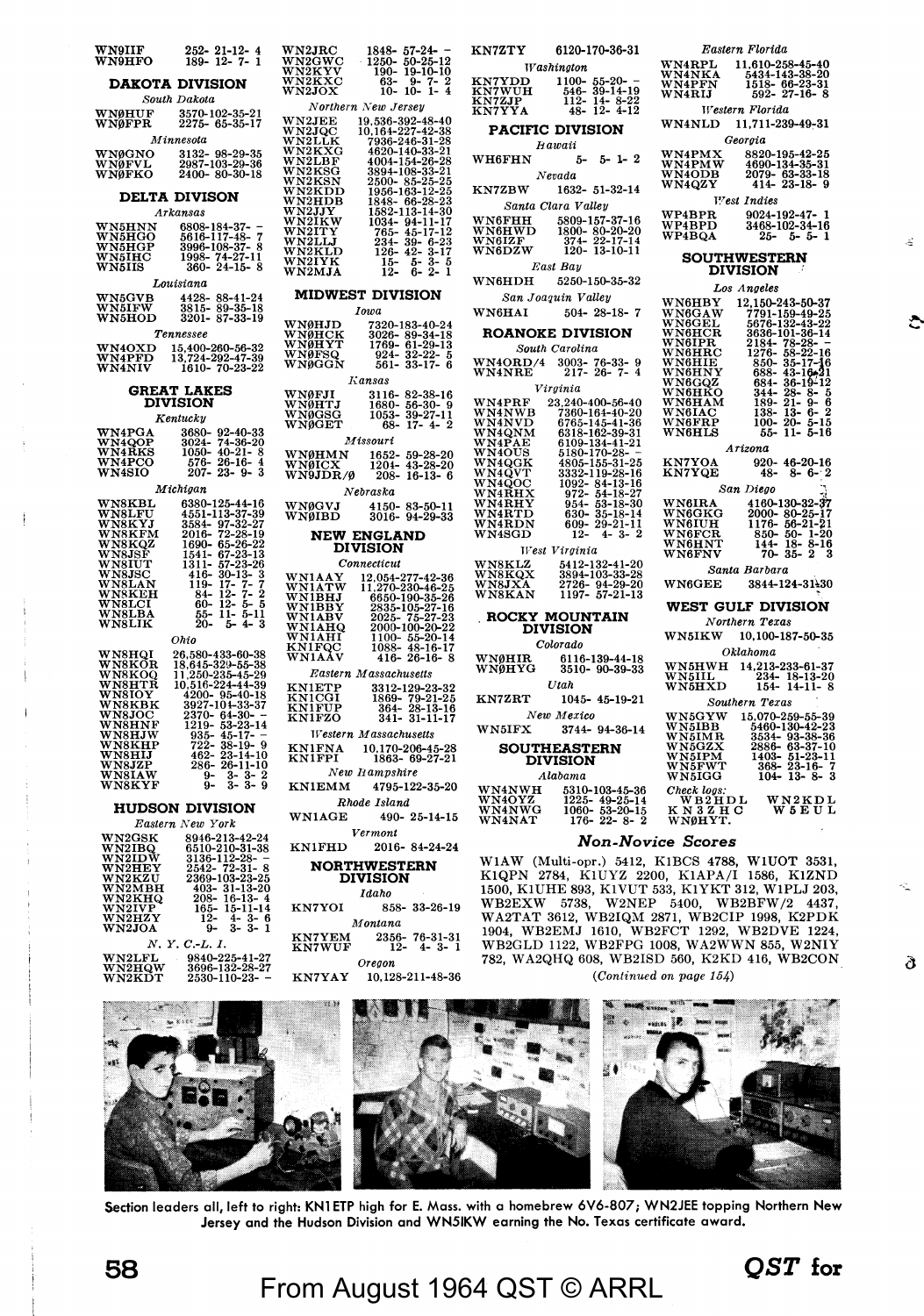### **Novice Roundup Results**

*(Continued from page 58)* 



13-year-ald WN2KVC of Westmont New Jersey topped receiver and operated 80, 40, 15 and 2 meters.

1:

':.

From Aଫgwst™1964 QST © ARRL 330, WA2WIJ 319, WA2ZVJ 224, WA2PXL 198, WB2FPF 136, W A2PIA 100, W A2RG K 66, W3MSR 19,400, K3HNP 5694, K3TEJ 1260, K3ROJ 1210, K3URZ 507, K3USC 384, K3OJK 320, WA4IUM 6006, W4DR 1500, WA4HVC 1340, W4KFC 1200, WA4MKG 901, WA4HFB 900,